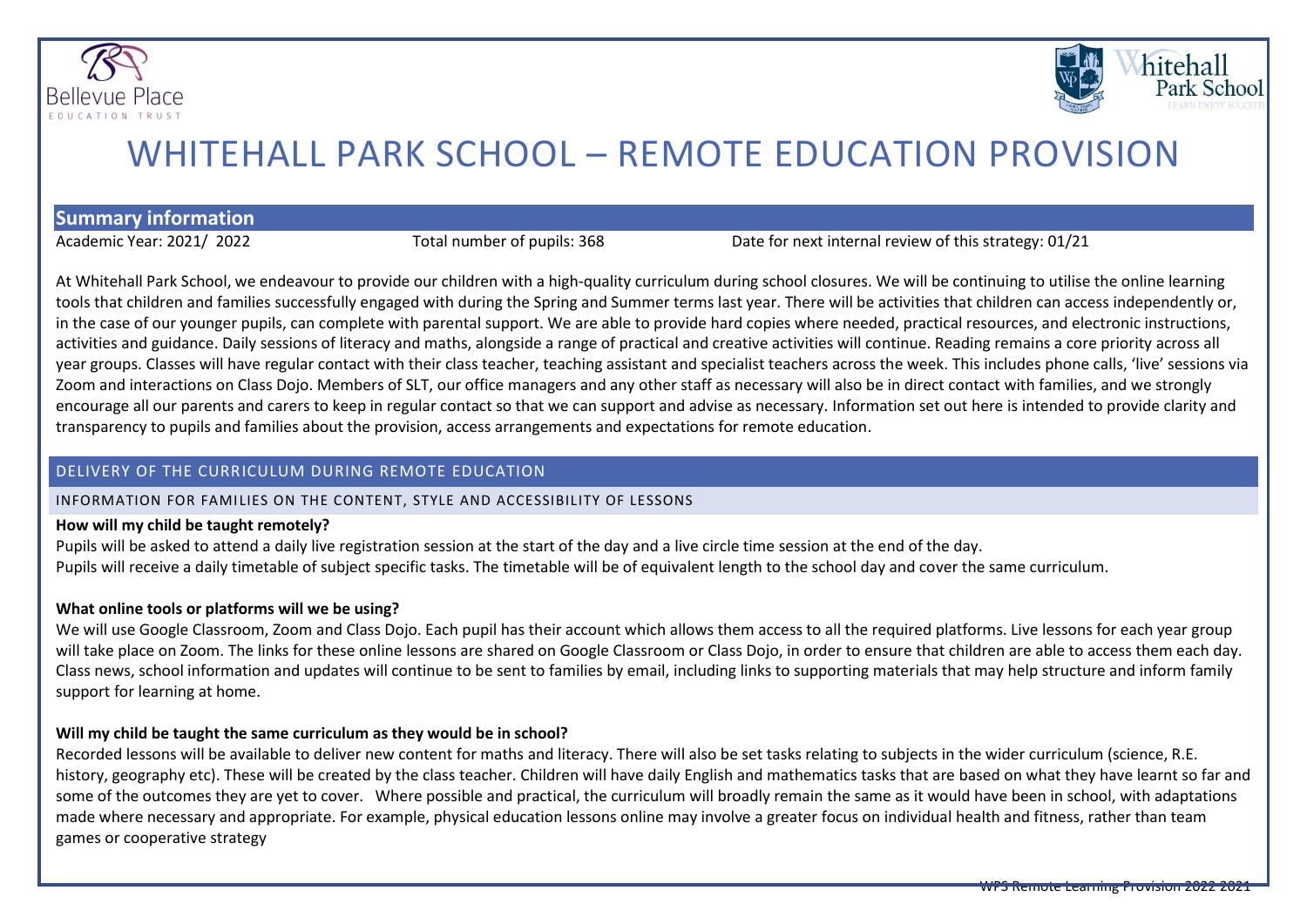



Teachers will set work based on the content of the videos and will mark work daily and pupils will receive individual marking and feedback to provide daily contact with the teacher.

Pupils are able to respond to the feedback and will also be able to send messages through class dojo (KS1) and google classroom (KS2). Teachers will be timetabled an hour each day to communicate with parents to resolve any issues. Children who have not returned their work, will be contacted by the class teacher at the end of the day.

Children will be able to organise their day according to their own circumstances depending on their access to IT resources and adult support. Tasks will need to be submitted within the timeframe allocated. The tasks will take a range of forms including written responses, online quizzes/assessments, educational games and videos.

Parents can contact the school admin@whitehallparkschool.co.uk and support will be given to families having issues with the remote learning and the school safeguarding team will continue to deal with any child protection issues throughout**.**

A list has been collated of children who are unable to access the internet at home. If child is unable to access remote learning we will provide hard copies of the work or may be able to provide a device to access the work on, dependent on funding and demand.

Work will be differentiated and children with educational health care plans and additional needs will be set work that is accessible at their level.

### **What timetable or structure will this take and how will this be communicated?**

Please be assured that we are acutely aware that home learning impacts on the set up at home, and there are many challenges for families to navigate. Flexibility is built into every timetable to ensure children can access as much of their learning as is possible – and practical. Specific timetables and expectations for home learning will be communicated directly by class teachers and phase leaders in the event of partial or full closure. We ask that parents and carers remain in regular contact with their child's/children's class teacher/s throughout any period of isolation. We are always happy to advise on any aspect of the curriculum, or home learning structures generally.

#### Here is an example timetable for Key Stage 2:

|       | Monday                  | Tuesday                 | Wednesday               | Thursday                | Friday                  |
|-------|-------------------------|-------------------------|-------------------------|-------------------------|-------------------------|
| 09:00 | Zoom Maths              | Zoom Maths              | Zoom Maths              | <b>Zoom Maths</b>       | <b>Zoom Maths</b>       |
| 09:40 | Independent learning to | Independent learning to | Independent learning to | Independent learning to | Independent learning to |
|       | complete maths          | complete maths          | complete maths          | complete maths          | complete maths          |
| 10:30 | Zoom English            | Zoom English            | Zoom English            | Zoom English            | Zoom English            |
| 11:10 | Independent learning to | Independent learning to | Independent learning to | Independent learning to | Independent learning to |
|       | complete English        | complete English        | complete English        | complete English        | complete English        |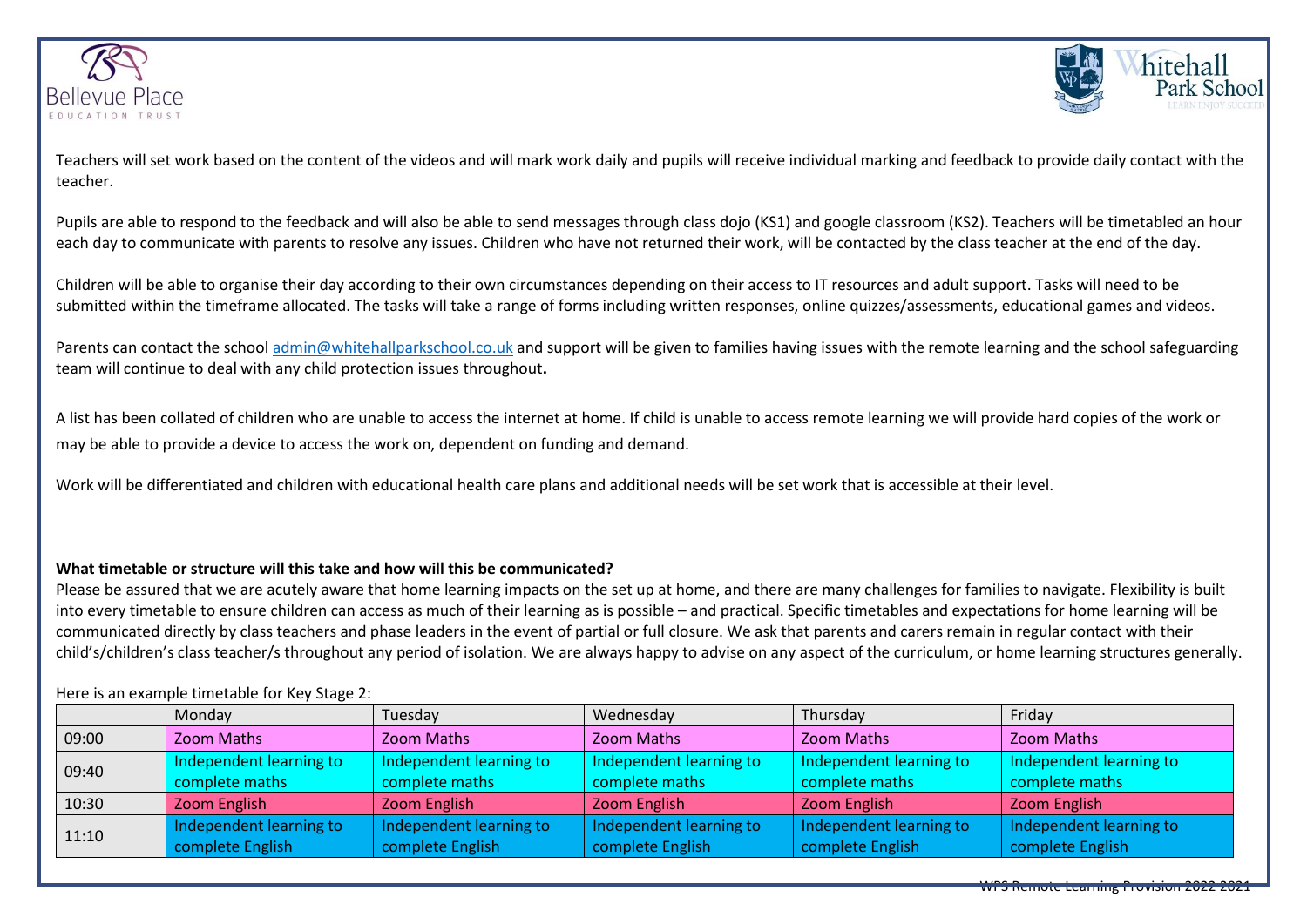



| Before 12:00 | Submit maths and English to Google Classroom |                           |                           |                           |                             |  |  |
|--------------|----------------------------------------------|---------------------------|---------------------------|---------------------------|-----------------------------|--|--|
| 12:00        | Lunch                                        | Lunch                     | Lunch                     | Lunch                     | Lunch                       |  |  |
| 13:00        | Complete tasks related to                    | Complete tasks related to | Complete tasks related to | Complete tasks related to | Complete tasks related to   |  |  |
|              | <b>Topic</b>                                 | <b>Topic</b>              | <b>Topic</b>              | <b>Topic</b>              | <b>Topic</b>                |  |  |
|              | Attend optional drop in                      | Attend optional drop in   | Attend optional drop in   | Attend optional drop in   | Attend optional drop in     |  |  |
|              | sessions                                     | sessions                  | sessions                  | sessions                  | sessions                    |  |  |
|              | Attend optional small                        | Attend optional small     | Attend optional small     | Attend optional small     | Attend optional small group |  |  |
|              | group sessions                               | group sessions            | group sessions            | group sessions            | sessions                    |  |  |

### ROLES AND RESPONSIBLITILES

GUIDANCE FOR FAMILIES ON THE EXPECTATIONS FOR REMOTE LEARNING, SUPPORT AND ASSESSMENT

## **Teachers**

When providing remote learning in the event of a school closure or partial closure, teachers must be available between 8am and 3.45pm. See appendix 1 for schedule.

If they're unable to work for any reason during this time, for example due to sickness or caring for a dependent, they should report this using the normal absence procedure.

When providing remote learning, teachers are responsible for:

### **Setting work –**

- o Class, year group and any additional year group as required.
- o Children without internet access at home to be identified and provided with hard copies (weekly, to be collected at a designated time from the school office).
- o Work to be differentiated and children with educational health care plans to receive work accessible at their level.
- o Work to be set each day, as set out in the timetable for school closure.
- o Work to be set weekly on Friday when the school is open.

o School closure:

- Maths video, a literacy video and a science/history/geography video to be made each day.
- Work to be sent to phase lead to check by 12pm the day before and uploaded by 3.45pm the day before on google classroom/class dojo
- Planning for home learning should be coordinated with the parallel teacher.

#### **Providing feedback on work -**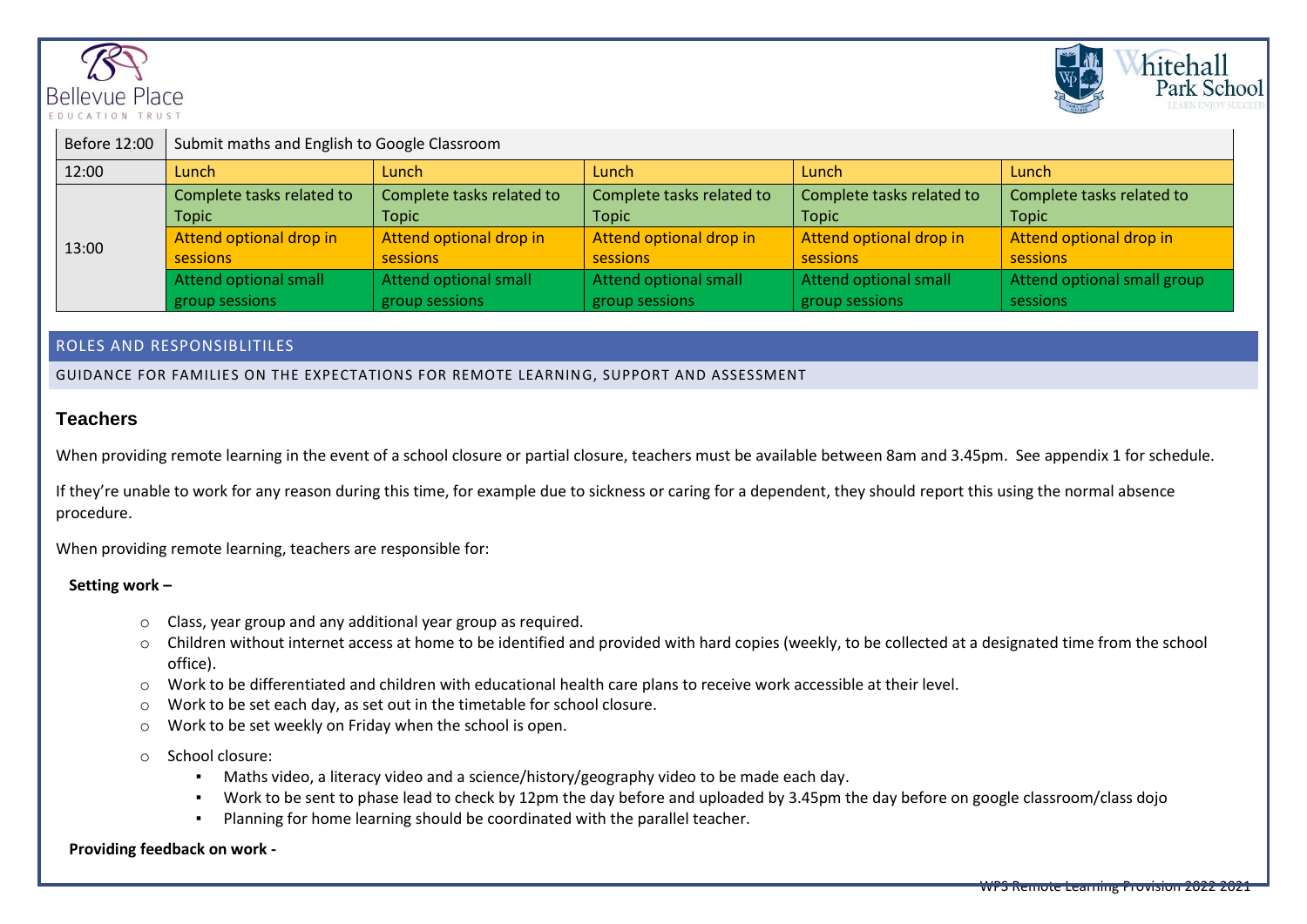



o Teachers to provide individual daily feedback by 3.45pm on google classroom

### **Keeping in touch with pupils who are not in school and their parents -**

- o School closure: teachers to contact families fortnightly to check in and also to respond to those who have emailed queries to the admin address or parents of children who haven't handed in homework
- o Take a daily register of children who have completed work and contact parents who haven't uploaded work each day by phone/email
- $\circ$  Share any complaints or concerns shared by parents and pupils or any safeguarding concerns, with SLT and phase leaders

### **Attending virtual meetings with staff, parents and pupils -**

- o Refer to the staff manual dress code expectations, these are the same as if you were in school
- o Locations (e.g. avoid areas with background noise, nothing inappropriate in the background, no family members).

# **2.2 Teaching assistants**

When assisting with remote learning, teaching assistants must be available between 8.30am and 3.45pm

If they're unable to work for any reason during this time, for example due to sickness or caring for a dependent, they should report this using the normal absence procedure.

When assisting with remote learning, teaching assistants are responsible for:

- o Attending virtual meetings with staff, parents and pupils
- $\circ$  Refer to the staff manual dress code expectations, these are the same as if you were in school
- o Locations (e.g. avoid areas with background noise, nothing inappropriate in the background)
- o Posting stories for children from their year groups to listen to
- o Helping class teachers create resources/differentiate remote learning tasks for specific children
- o Research other resources/apps for specific children
- o Deliver small group/one to one reading sessions via google meet
- o Posting individual assignments onto google classroom
- o Daily calls to vulnerable/SEND children, if required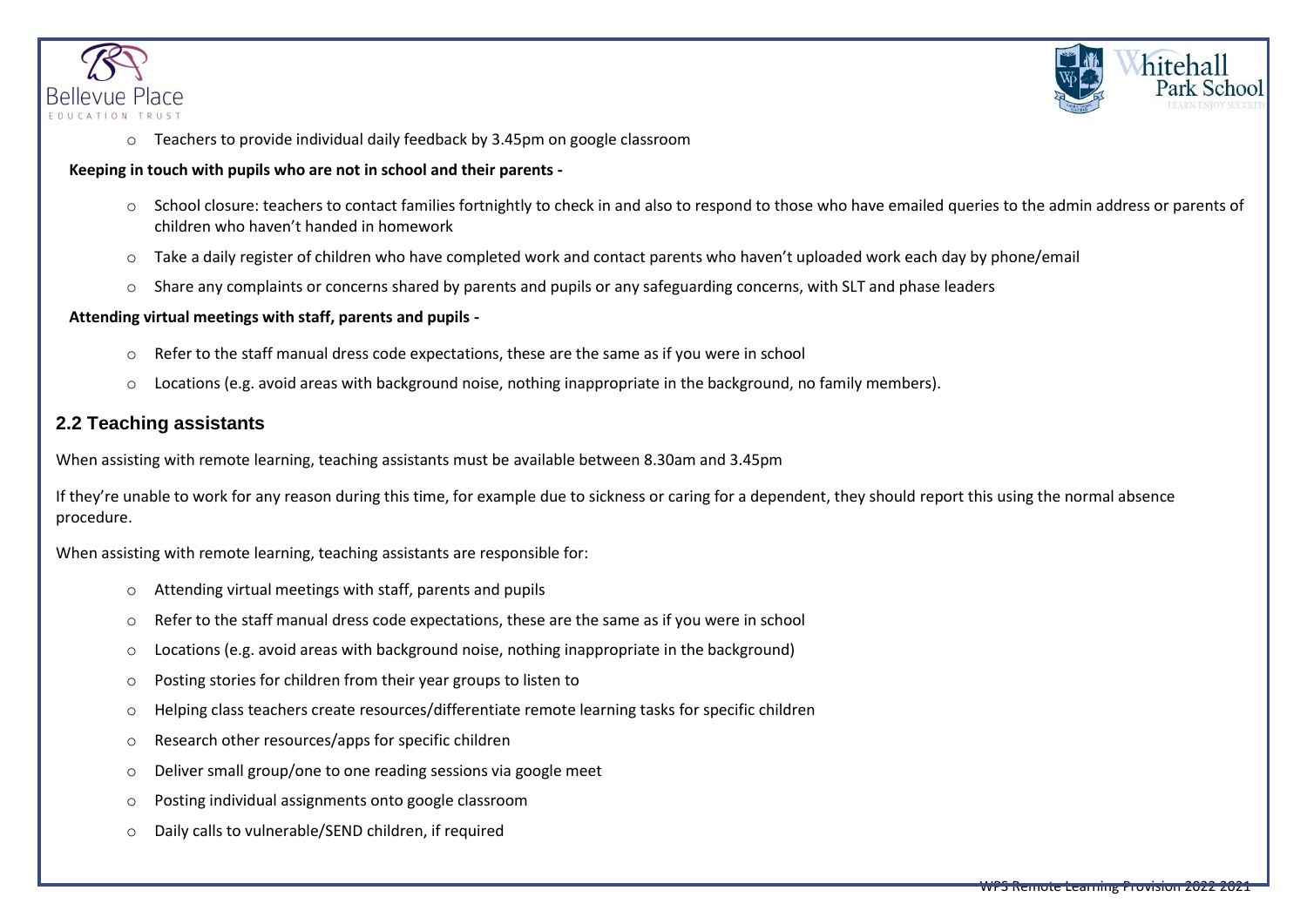



- Supporting vulnerable children who will attend school
- o Accompanying home visits
- Helping to distribute food to vulnerable families.

# **2.3 Subject leads**

Alongside their teaching responsibilities, subject leads are responsible for:

- $\circ$  Considering whether any aspects of the subject curriculum need to change to accommodate remote learning
- o Working with teachers teaching their subject remotely to make sure all work set is appropriate and consistent
- o Working with other subject leads and senior leaders to make sure work set remotely across all subjects is appropriate and consistent, and deadlines are being set an appropriate distance away from each other
- o Monitoring the remote work set by teachers in their subject explain how they'll do this, such as through regular meetings with teachers or by reviewing work set
- o Alerting teachers to resources they can use to teach their subject remotely

# **2.4 Senior leaders**

Alongside any teaching responsibilities, senior leaders are responsible for:

Monitoring the effectiveness of remote learning in their phase – through checking work set each day, contacting parents, regular meetings with teachers and subject leaders, monitoring children who have handed in their work.

# **2.5 Pupils and parents**

### **Staff can expect pupils learning remotely to:**

o Be contactable during the school day – although consider they may not always be in front of a device the entire time

o Complete work to the deadline set by teachers

o Seek help if they need it, from teachers

o Alert teachers if they're not able to complete work.

### **Staff can expect parents with children learning remotely to:**

o Make the school aware if their child is sick or otherwise and cannot complete work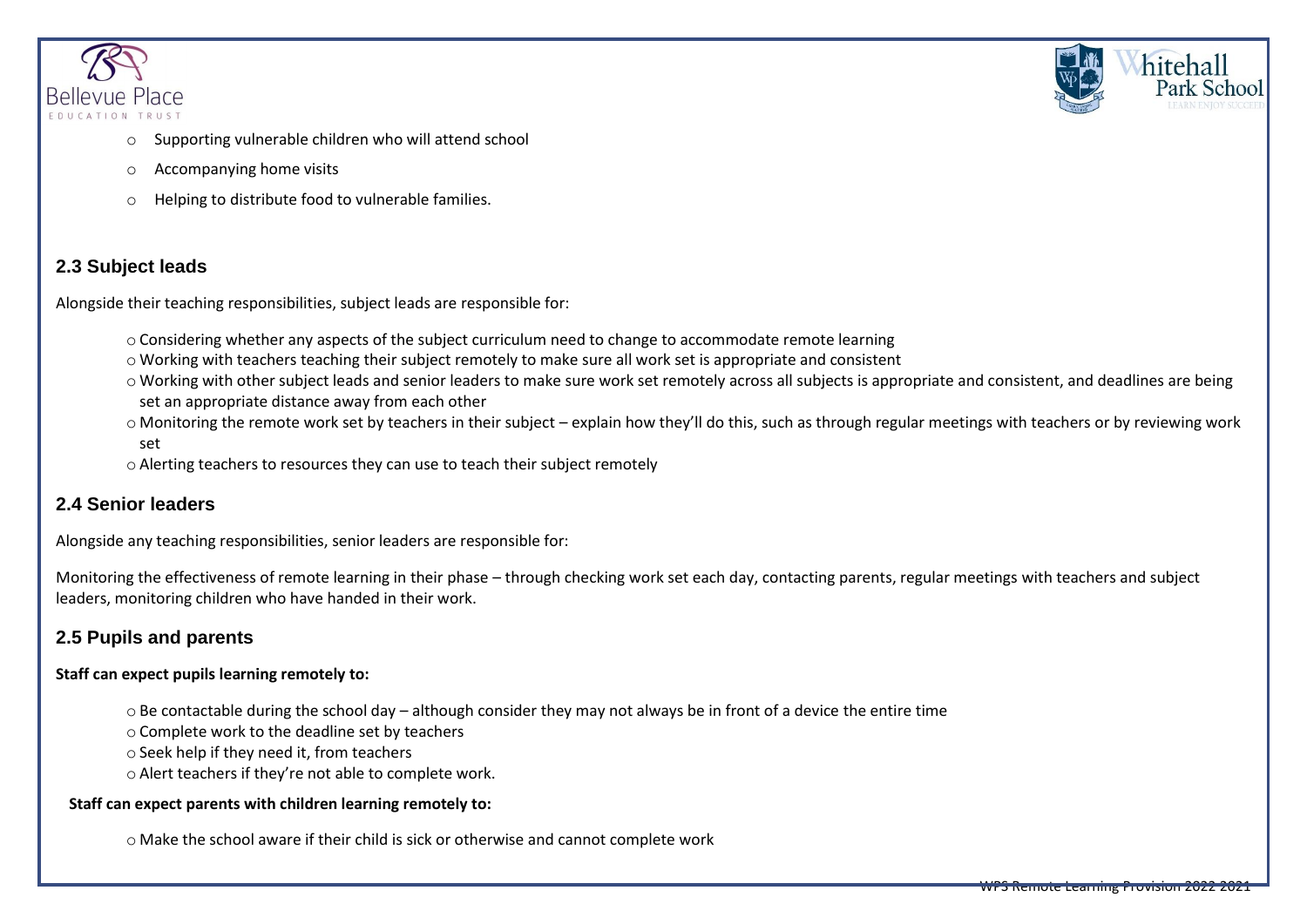



o Seek help from the school if they need it o Be respectful when making any complaints or concerns known to staff.

### ENGAGEMENT AND FEEDBACK

#### GUIDANCE FOR FAMILIES ON THE EXPECTATIONS FOR REMOTE LEARNING, SUPPORT AND ASSESSMENT

#### **What are the expectations for my child's engagement with home learning, and what support are parents expected to provide at home?**

All children are expected to join the daily zoom lessons and submit three pieces of work: maths, English and wider curriculum via Class dojo (Years R-2) and Google Classroom (Year 3-6). Reception and KS1 children will need support accessing the lessons and organising their work, including managing the processes of logging in and accessing Zoom appropriately. Children should then be able to complete the tasks independently. KS2 children should be able to complete all work set independently following their Zoom lesson.

EYFS – aim for two hours, however this can be flexible.

Key Stage 1 – aim for three hours per day

Key Stage 2 – aim for four hours per day

It is expected that all children access their online learning. Teachers keep weekly logs to monitor children who engage each day.

### **How will you check if my child is engaging and how will I be informed if there are concerns?**

Our class teachers have high expectations, which are communicated to all parents and children, of behaviour during zoom lessons. Children who do not meet these expectations are warned during the lesson. If the child's behaviour does not change, they are asked to leave the lesson. Class teachers then communicate this with the senior leadership team who call the parents to discuss further. Children who are taking part in the lesson and answering questions are given positive praise. Class teachers are monitoring the work that is being submitted. Teachers contact parents via email or phone if the work submitted causes concerns.

#### **How will you assess my child's work and progress?**

The comments teachers leave will be positive and may sometimes also give children a feedback point to consider in their next piece of work. Occasionally, if needed, teachers may point children in the direction of some additional learning and additional thinking question.

Teachers will look at every piece of learning, however may not comment on every piece of learning. Some days, teachers can receive over 100 pieces of learning so it would be unachievable for them to comment on all learning. We provide the answers for maths so that children can mark their own learning; therefore, there may not always expect a comment on maths learning other than where children may have shown difficulties. Our priority is to keep children motivated and engaged, this is what we hope to achieve in our feedback on learning uploaded.

### ADDITIONAL SUPPORT FOR PUPILS

INFORMATION FOR FAMILIES ON THE SUPPORT PROVIDED FOR ONLINE ACCESS, FOR SEND PUPILS, AND FOR YOUNGER CHILDREN.

**How will the school support my child if they do not have access to digital or online learning at home?**